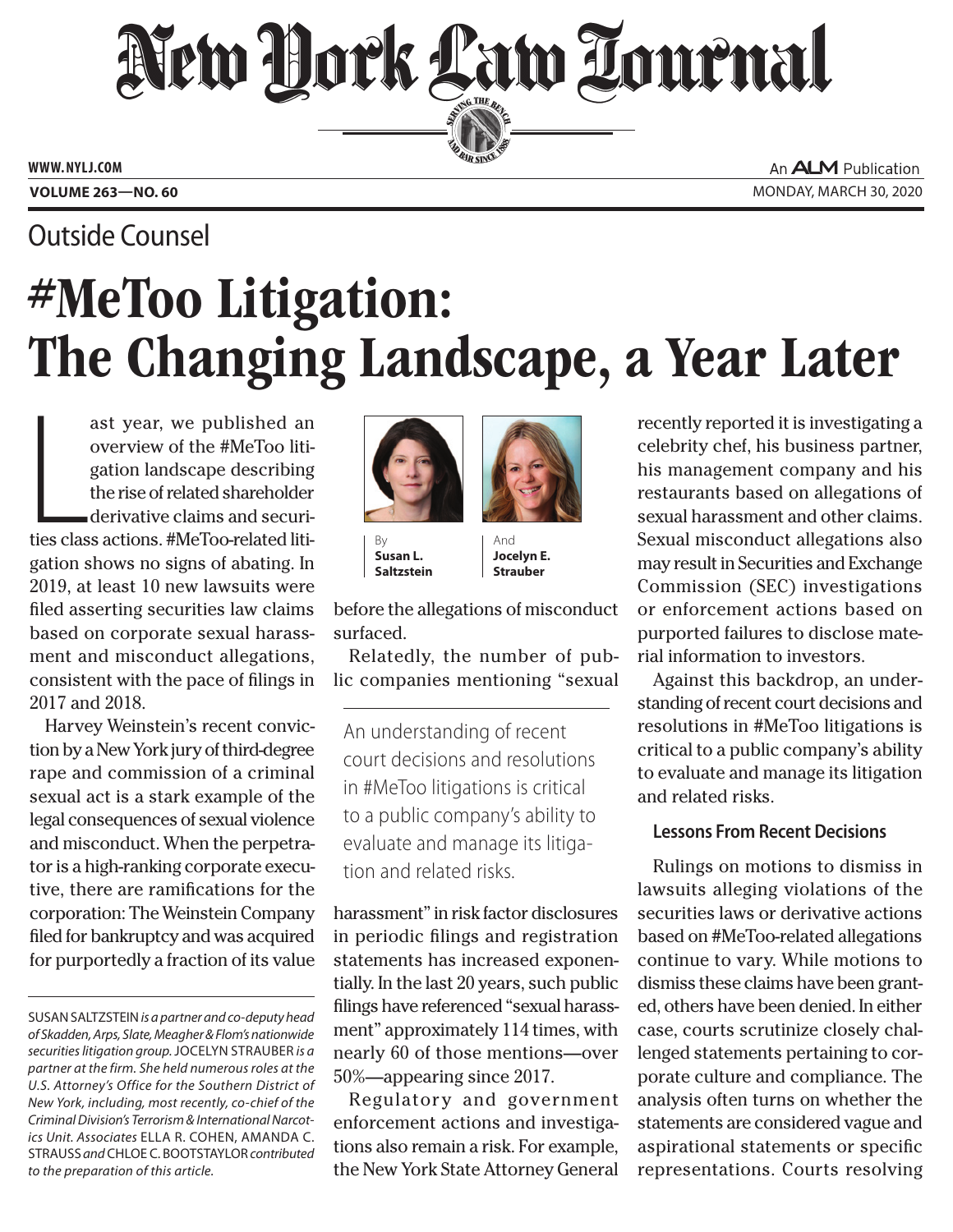such motions are, in effect, determining whether corporate policies and related statements are appropriate targets for securities class action lawsuits in the #MeToo context and if so under what circumstances. How courts decide these issues likely will have an impact on corporate policies and practices and how companies speak publicly about these matters.

The Second Circuit—in a decision that did not address claims of sexual harassment and misconduct did pass judgment on "vague" and "generic" corporate statements concerning the importance of regulatory compliance and found that the statements could not support a securities fraud claim because they did not invite reasonable reliance and therefore were not materially misleading. The court also addressed statements in the company's code of ethics, described as "general declarations about the importance of acting lawfully and with integrity," finding the guidelines to be "textbook examples of 'puffery.'" *Singh v. Cigna*, 918 F.3d 57, 63 (2d Cir. 2018). But in *In re Signet Jewelers Limited Securities Litigation*, 389 F. Supp. 3d 221, 227 (S.D.N.Y. June 11, 2019), the court confronted claims that were based in part on allegations in a separate litigation that employees working for a whollyowned subsidiary had been subject to gender discrimination and further that declarations filed in connection with that action rendered false and misleading defendants' public statements about corporate culture and certain defendants' commitment to preventing gender discrimination. The court also evaluated statements contained in defendant's code of conduct and in the company's public filings. The court denied defendants'

motion for judgment on the pleadings, finding that notwithstanding *Cigna*, statements contained in a company's code of conduct are not "*per se* inactionable" (id. at 229) and the materiality of an alleged misstatement depends on "contextspecific factors, including specificity, emphasis, and whether certain statements are designed to distinguish the company in some fashion that is meaningful to the investing public" (id. at 230). In July 2019, the court granted plaintiffs' motion for class certification, discussing the alleged stock price impact of sexual harassment allegations and resulting press, and rejected defendants' argument that the stock drop resulted from "bad publicity," rather than alleged fraudulent conduct. *In re Signet Jewelers Limited Securities Litigation*, No. 16 Civ. 6728, 2019 WL 3001084 at \*17 (S.D.N.Y. July 10, 2019). On March 26, 2020, papers were submitted to the court seeking approval of a \$240 million class action settlement.

In July 2019, the Northern District of California granted a motion to dismiss a securities class action alleging that the company concealed "a corporate culture of sexual harassment and misogyny" which purportedly rendered misleading certain risk disclosures in an offering memorandum. *Irving Firemen's Relief & Retirement Fund v. Uber Technologies*, 398 F. Supp. 3d 549, 558 (N.D.C.A. 2019). The court found that the allegations failed to plead the "requisite nexus" between the memorandum's generic statements—including that the company's growth could suffer if it failed to attract qualified personnel—and the "allegedly unlawful practices" to "suggest the representations are false or misleading." Id.

In August 2019, the Southern District of Florida granted a motion to dismiss a securities class action that claimed, in part, that the company's code of ethics, which allegedly "'absolutely' prohibited" any type of harassment, was rendered materially misleading after a press report of sexual harassment lawsuits. Plaintiff claimed that the disclosure led to a decline in the company's stock price. *Luczak v. Nat'l Beverage*, 400 F. Supp. 3d 1318, 1324 (S.D. Fla. 2019). The court found that because the article was published 18 months after the sexual harassment lawsuits were filed and because information about the suits was publicly available at the time of filing, there was no corrective disclosure that "establishe[d] a causal link" to plaintiff's claimed stock value loss.

In January 2020, the Eastern District of New York granted a motion to dismiss a putative class action in *In re Liberty Tax Sec. Litig.*, No. 18-cv-00245, 2020 WL 265016, at \*7 (E.D.N.Y. Jan. 17, 2020). The lawsuit alleged defendants made false and misleading statements and omissions about the company's compliance efforts, disclosure procedures and internal controls over financial reporting, which plaintiffs claimed concealed the CEO's alleged sexual misconduct. After the CEO's purported termination and public reporting of alleged misconduct, the company's stock price dropped. The court found in part that certain disclosures at issue, which related to the CEO's alleged control of the board, were not material misrepresentations because they were too general for an investor to rely upon and because the CEO's alleged misconduct was unrelated to that